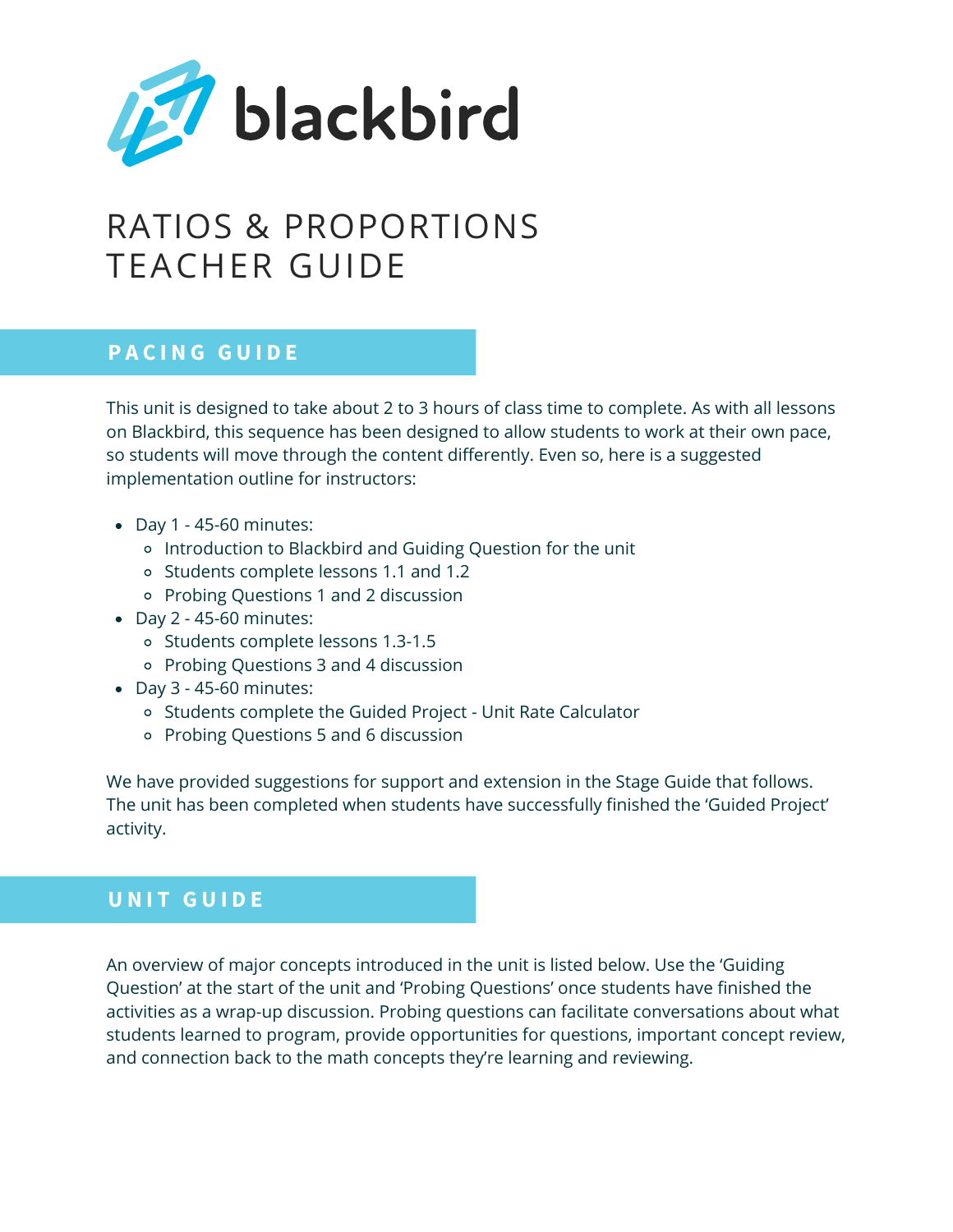# **Fractions and Computers - Unit Questions, Extensions, and Supports**

- **Guiding Question:**
	- "How do computers evaluate fractions?"
	- "How can I use computers to help me solve and visualize problems involving fractions?"

#### **Probing Questions**

- What is an '*expression*' in computer programming? How do expressions in math class and programming compare?
	- Students might describe how variables need to be declared in a computer program before they can be used in a program. They might also mention the line-by-line nature of programs and the different operators used in programming, / for division for example.
- What does it mean to '*evaluate*' an expression? How do computers evaluate expressions involving fractions?
	- 'Evaluate' in a math or programming setting means to carry out the operations in an expression to find a single value for the expression. When a computer evaluates a fractional expression, like 3 / 4, it divides 3 by 4 and stores the result as a *decimal*.
- In the lesson 'Proportional Shapes' you shrunk the dimensions of a shape by multiplying the height by a variable named portion. Why did *multiplying* make the shape smaller?
	- We want students to make the connection between the value of portion (½) and the operation - multiplying a value by a number less than one results in a smaller value. This is an important concept for students to understand so they can create their own programs that alter the size of shapes or images by a fraction.
- Describe the *canvas* in your own words. Try to include the vocabulary words *pixels*, *width*, *height*, *browser window*, *coordinates*, and *origin* in your description.
	- The canvas is a graphical space that can be incorporated into every internet browser window. It, like all spaces on a computer screen, is made up of pixels, and these pixels are used to define the width and height of the space. The counting starts in the upper left corner at the 'origin'. The number of pixels increases as you count down (along the y-axis) and right (along the x-axis). Using a coordinate pair (ie. 100, 100) you can position shapes and text anywhere you want on the canvas.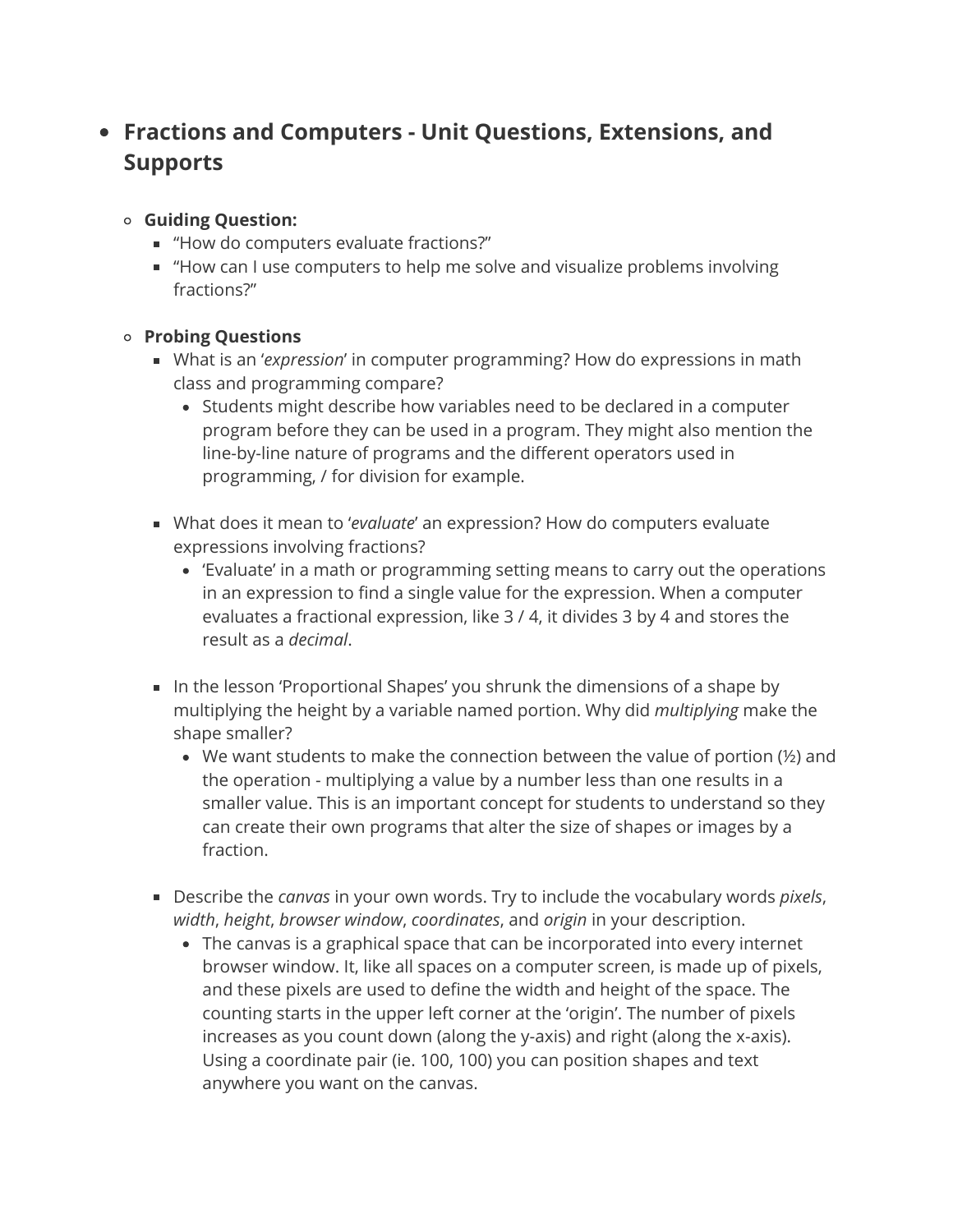#### **Extension Ideas**

- At the end of each lesson there is an '**Extra Challenge**' for students to attempt. These challenges ask students to use the 'Work on' button to copy a student's work into a project in the Workshop where they tinker with the code they created within a lesson. Encourage students who finish early to try some of these Extra Challenges.
- Several programming techniques are introduced in this relatively short lesson sequence, and there are many, many more for students to learn about in the **Docs**.
	- Here are some suggestions for Docs you might have your students read, then try to incorporate into a Workshop project:
		- Concatenation
		- New shape objects in the Doc category 'Graphics objects' like 'Ovals' and 'Images'
		- New shape object properties in the Doc category 'Graphics object properties' like 'rotation' and 'font'.
		- Some students might be ready to try building conditional statements into their projects as well. Encourage them to try starting by reading the 'if statement' Doc.
- After students have completed the Guided Project for the stage, challenge them to think of another flag design they could build that uses fractions of the whole flag. Another option would be to challenge them to divide the canvas up into equal parts using shapes and fractions of the canvas. The result would be a checker or tile pattern on the canvas.

#### **Support Ideas**

- The bottom of most tasks have a '**Deep Dive**' button that students can press to see more information and explanations of the code they are typing. Remind students to slow down and read these sections as they can help them make sense of the work they are doing.
- The '**Debug**' button can be used at any time. There are places within lessons that step students through their programs, but making routine use of the Debug button can help students understand how their expressions are being evaluated, and how lines of code are being executed by the program.

# **L E S S O N N O T E S**

Please visit the Docs in Blackbird for more information about items listed in 'Important programming concepts introduced'.

- **Lesson 1.1 - Fractions & Computers**
	- **What students have created at the end of the lesson:** A short program that adds two fractions.
	- **Important programming concepts introduced:**
		- Assigning and declaring variables
		- Using operators like / and =
		- Using the Variables box to examine variable values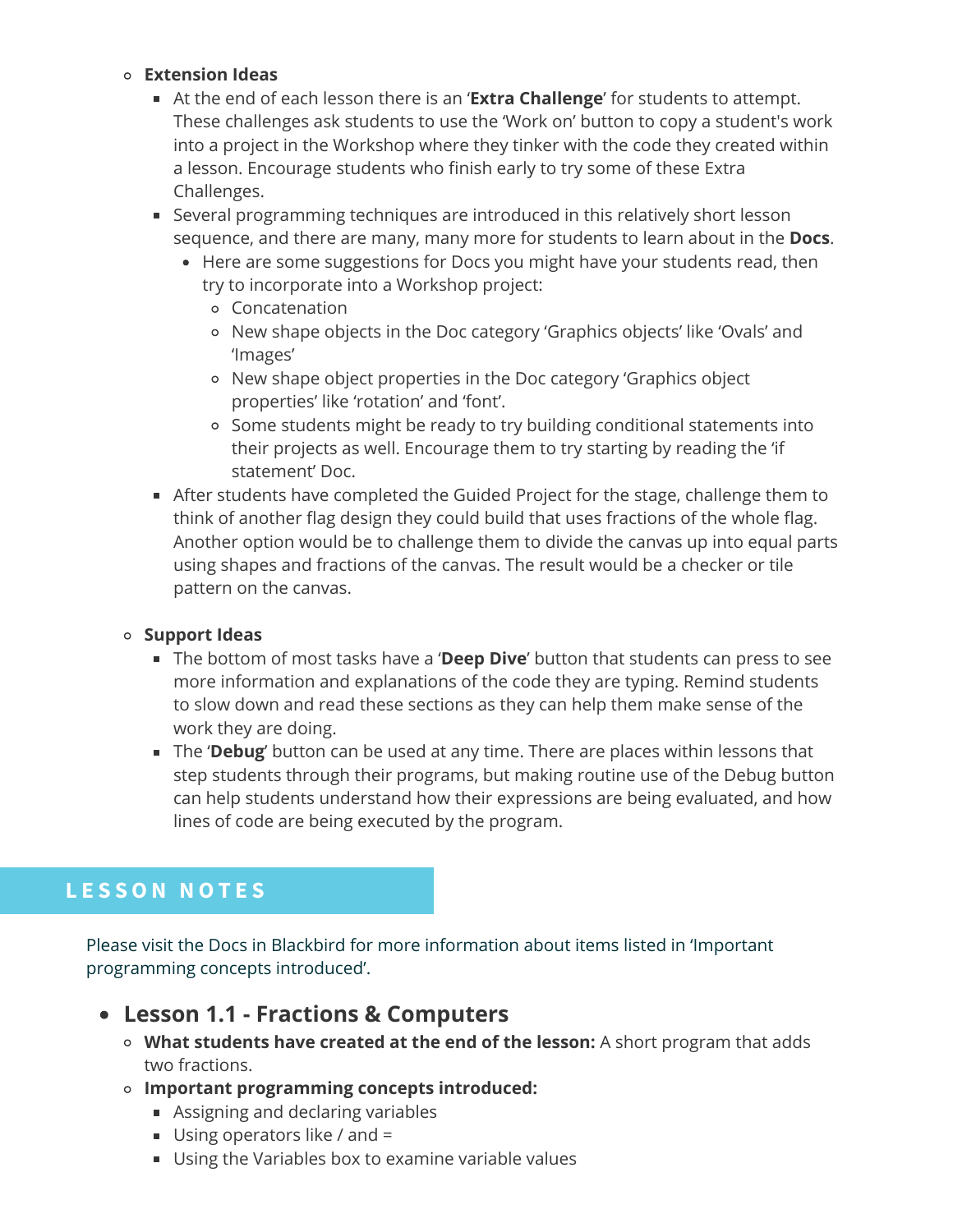#### **Important math concepts:**

- **Creating and evaluating expressions**
- Using variables in place of numbers in an expression
- Adding fractions as decimals

## **Lesson 1.2 - Proportional shapes**

**What students have created at the end of the lesson:** A program that creates a shape, then changes the size of the shape by a fraction.

### **Important programming concepts introduced:**

- **Shape objects**
- $\blacksquare$  Mathematical operators like  $*$  and /

### **Important math concepts:**

- **Multiplying whole numbers by fractions.**
- **Proportionality**

## **Lesson 1.3 - Fractions of the canvas**

- **What students have created at the end of the lesson:** A program that creates shapes that are portions of the canvas space
- **Important programming concepts introduced:**
	- **The canvas dimensions**
	- Using variables in place of numbers
- **Important math concepts:**
	- Using fractions of coordinates to position objects in a coordinate plane

## **Lesson 1.4 - Any fraction you want**

- **What students have created at the end of the lesson:** A program that asks users to enter a fraction, then fills a glass with water of the appropriate amount.
- **Note:** This lesson has several tasks that purposely introduce bugs so students have an opportunity to walk through the debugging process.
- **Important programming concepts introduced:**
	- **Positioning shapes relative to each other**
	- **Debugging**
- **Important math concepts:**
	- Representing proportional relationships with equations.